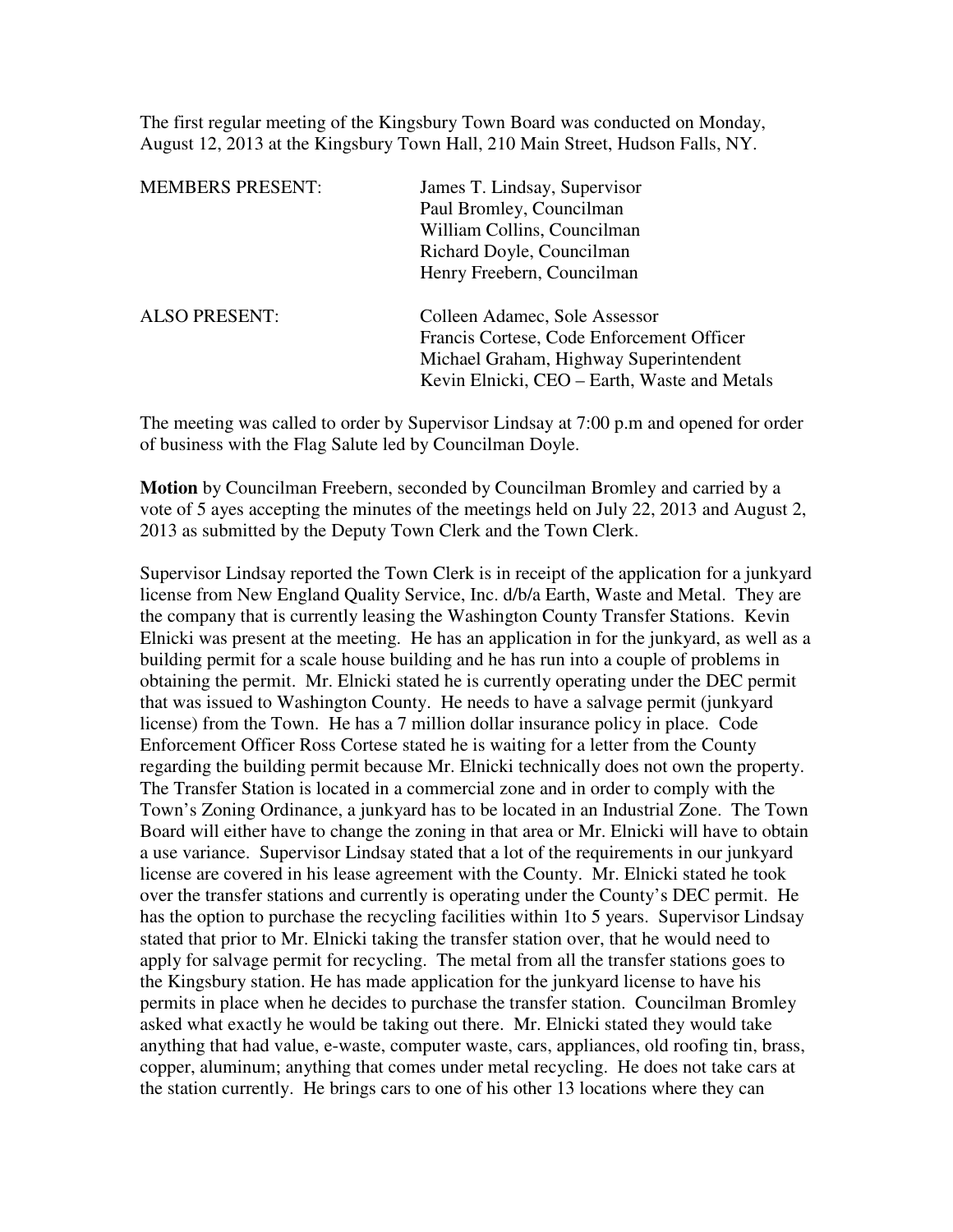properly drain the fluids so they can recycle the fluids. In his Middlebury Vermont location he has a chopper that is indoors that chops electrical wire, car wire so they can recycle everything including the plastics and the coating. Councilman Bromley asked if Mr. Elnicki would need a separate permit from DEC to process cars. Mr. Elnicki stated that he would have to obtain a DEC permit once he purchases the property. He is currently operating under the County's DEC permit. Councilman Bromley stated that East Side Auto has a separate permit to crush cars from DEC and questioned whether or not Mr. Elnicki would need a similar license. Mr. Elnicki invited the town board members to come and visit his site at any time. He stated he is a transparent company. He stated he needs a permit from DEC for MSW, recyclables and other items in the future. Supervisor Lindsay stated that this is one of the reasons that Mr. Elnicki opted to lease the transfer station instead of purchasing outright because of the permitting process.

On a **motion** by Councilman Freebern, seconded by Councilman Collins and carried by a vote of 5 ayes scheduling a public hearing on the application for a junkyard license on September 9, 2013 at 7:05 p.m. A discussion was had.

**Motion** by Councilman Freebern, seconded by Councilman Collins and carried by a vote of 5 ayes rescinding the previous motion and rescheduling the public hearing on August 26, 2013 at 7:05 p.m.

Highway Superintendent Michael Graham reported that the footings are 3⁄4 of the wav completed and should be finished by the end of this week. He stated the steel would be delivered on Friday morning. He and Councilman Bromley have had contractor meetings and everything seems to be on schedule.

Supervisor Lindsay stated he had received notification from Washington County Real Property that Judy Johnson's term of office on the Board of Assessment Review was due to expire on September 30. He has contacted Judy and she wishes to continue on as a member of the BAR. **Motion** by Councilman Freebern, seconded by Councilman Collins and carried by a vote of 5 ayes reappointing Judy Johnson as a member of the Board of Assessment Review with her term of office being October 1, 2013 through September 30, 2018.

Supervisor Lindsay stated that the term of the Sole Assessor Colleen Adamec was due to expire on September 30. A discussion was had. The Town Board members thanked Colleen for the excellent job she has done for the Town. **Motion** by Councilman Bromley, seconded by Councilman Freebern and carried by a vote of 5 ayes reappointing Colleen Adamec as the Sole Assessor with her term of office being October 1, 2013 through September 30, 2019.

Supervisor Lindsay reported the Tony Luciano 5K Run would be held on Sunday, August 18 and sponsored by the Rotary Club. The proceeds of this race will go to scholarships for local students. **Motion** by Councilman Freebern, seconded by Councilman Collins and carried by a vote of 5 ayes recognizing the Tony Luciano Race and authorizing the use of town roads for the race.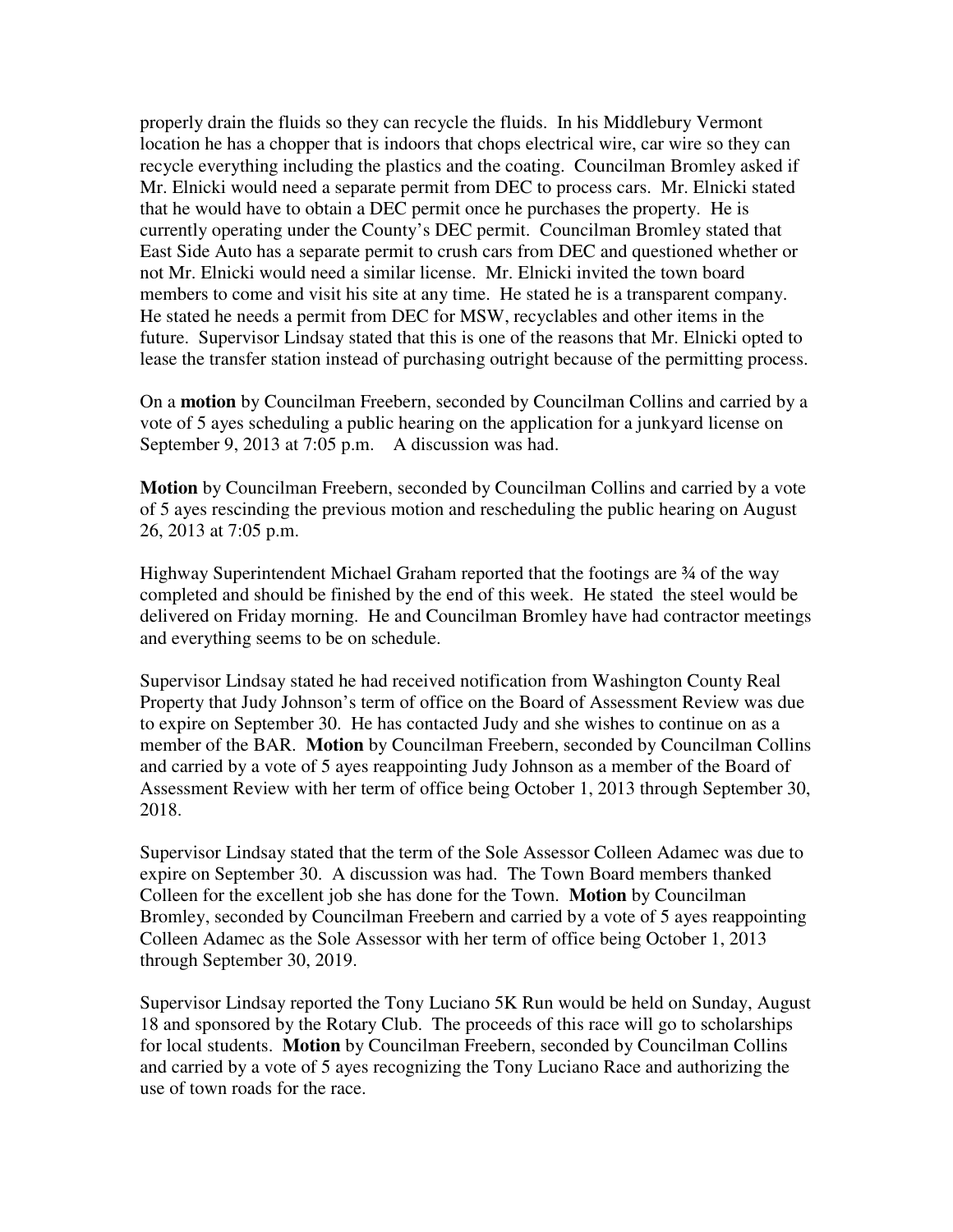Supervisor Lindsay stated he was in receipt of the resolution our town attorneys have prepared for the elimination of the position of Receiver of Taxes for the November election.

Supervisor Lindsay supplied the board members with a cost sheet relating to the reconstruction at the Queensbury Water Plant.

The Town Clerk reported that the monthly reports for June had not been accepted at the previous meeting. **Motion** by Councilman Freebern, seconded by Councilman Collins and carried by a vote of 5 ayes accepting the reports of certain town officers for the month of June as follows:

|                      | Code Enforcement Officer: No. Permits 10; Research Fees 1; Total Fees \$876.00.                                                                                                                       |
|----------------------|-------------------------------------------------------------------------------------------------------------------------------------------------------------------------------------------------------|
| Dog Control Officer: | Complaints/Calls 37; Seizures 3; unlicensed dogs 18;<br>Summons issued 4; Mileage 200.                                                                                                                |
| Town Clerk:          | Paid to EnCon \$380.74; Paid to Supervisor \$2,631.17;<br>Paid to NYS Dept. of Health \$112.50; Paid to Village<br>Of Hudson Falls \$66.00; Paid to Ag and Markets for<br>Population Control \$132.00 |
| Town Comptroller:    | Receipts \$69,739.30; Disbursements \$154,161.24                                                                                                                                                      |
| Town Justice:        | Fees Collected: \$9,407.00                                                                                                                                                                            |

The Town Clerk reported she was working on opening the polls for the September Primary. All three polling sites will be open with one district at each site. Three inspectors will be working the polls from noon to 9:00 p.m. The Board of Elections will be consolidating the election districts into one book for this election.

Highway Superintendent Michael Graham reported the water pit has been installed on Park Road and Queensbury Avenue. The highway department is doing the prep work on the taps and manhole for the next pit, which will be located on Casey Road and Queensbury Avenue. Lewis Crane will move the old switching station from the Hudson Falls Water Tower property over to our property on Dix Avenue and the third pit will then be completed. Department of Health has been very cooperative with the Town regarding the construction of the pits and the chlorination building. Mr. Graham stated everything would be complete before winter. At that time, the town board will have to have a discussion about how they will bill the commercial businesses in the industrial park.